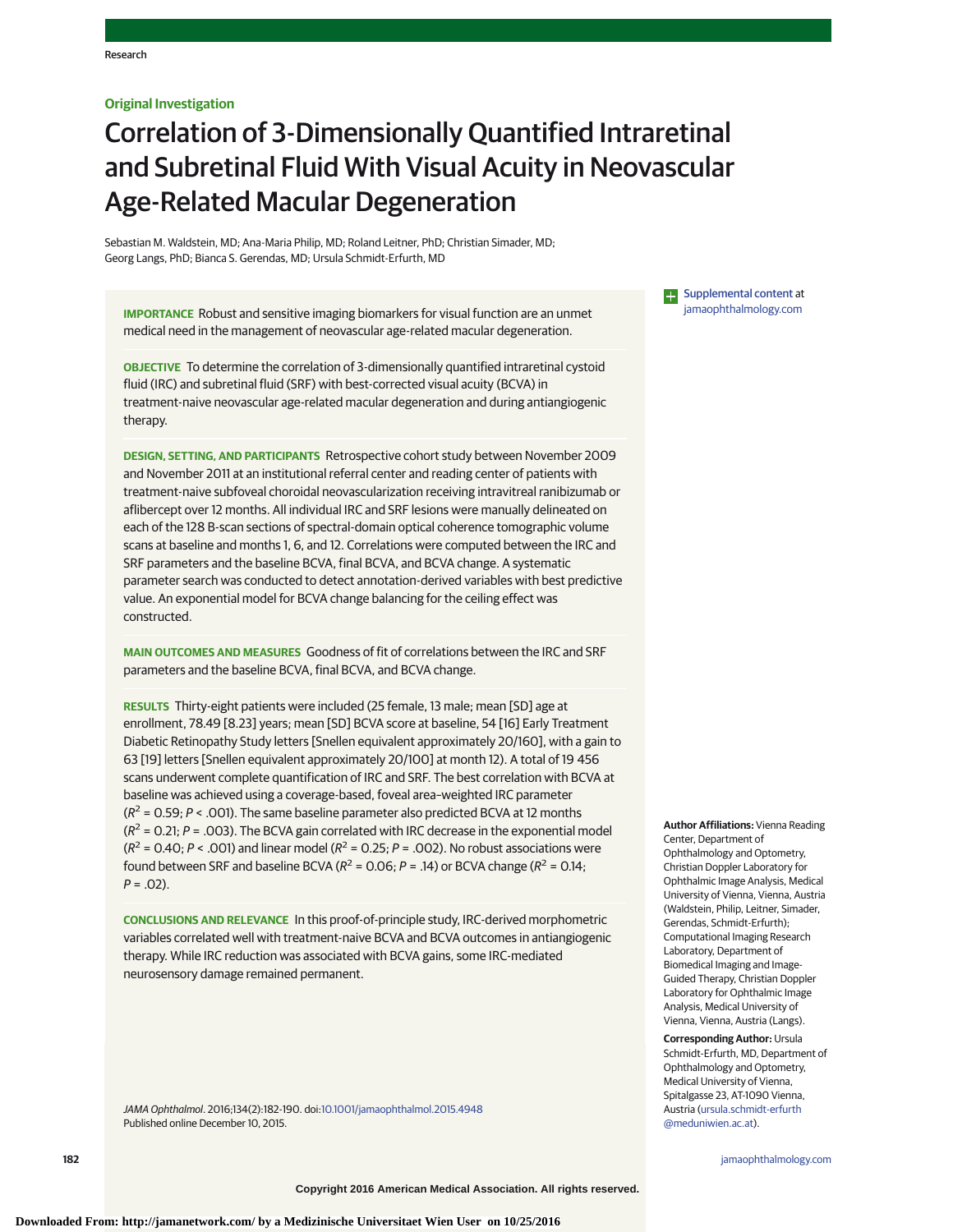Musical anti-vascular<br>
endothelial growth factor (VEGF) agents is extremely<br>
effective at preserving visual function in choroidal neo-<br>
wascularization (CNV) and has become the loading treatment endothelial growth factor (VEGF) agents is extremely effective at preserving visual function in choroidal neovascularization (CNV) and has become the leading treatment approach in neovascular age-related macular degeneration (nAMD).1,2 Similarly, spectral-domain optical coherence tomography (OCT) has become the leading diagnostic tool in the management of AMD.<sup>3,4</sup> Substantial efforts have been made to combine these 2 advances, using OCT to guide anti-VEGF therapy. However, few published studies have been successful in meeting this goal and the initial excellent reports could not be fully replicated on a large scale.<sup>5-9</sup>

High-resolution raster scanning by modern OCT delivers a vast amount of morphologic information, but quantification of these data is difficult and has thus far failed to show robust correlation with vision. In particular, central retinal thickness—a variable that is easy to measure—was largely unsuccessful as a surrogate imaging biomarker.<sup>10</sup> However, several large-scale studies demonstrated that the qualitative characterization of CNV-associated fluid (ie, presence or absence of intraretinal cystoid fluid [IRC], subretinal fluid [SRF], and pigment-epithelial detachment) affects individual visual acuity (VA) and response to antiangiogenic treatment.<sup>11-14</sup> To further complicate structure-function correlations, the change of VA during treatment is strongly affected by individual baseline VA levels (ie, the ceiling effect).

The identification of quantitative imaging biomarkers that could guide anti-VEGF treatment successfully and allow individualized disease management represents a substantial unmet medical need. Based on the proven effect of CNVassociated fluid on visual function, we hypothesized that a 3-dimensional quantification of such fluid would enable quantitative variables to be correlated with visual function, surpassing the qualitative categorization used previously. In this proof-of-principle study, we manually segmented 2 selected morphologic components, IRC and SRF, in spectral-domain OCT volume scans of a cohort of patients receiving standardized antiangiogenic therapy for nAMD. Variables derived from the segmentation of the lesions were systematically correlated with VA at the treatment-naive stage. A mathematical model for VA change over time depending on morphologic changes and accounting for the ceiling effect was designed. Finally, predictors for VA outcomes at 1 year were established.

# Methods

## Patient Population, Treatment, and Imaging

This analysis included data from 38 patients with treatmentnaive active subfoveal CNV secondary to AMD undergoing anti-VEGF therapy at the Department of Ophthalmology and Optometry, Medical University of Vienna in prior prospective studies between November 2009 and November 2011. A retina specialist clinically diagnosed AMD in consideration of results on fundus examination, OCT, and angiography. Detailed inclusion and exclusion criteria are listed in the eAppendix in the [Supplement.](http://jama.jamanetwork.com/article.aspx?doi=10.1001/jamaophthalmol.2015.4948&utm_campaign=articlePDF%26utm_medium=articlePDFlink%26utm_source=articlePDF%26utm_content=jamaophthalmol.2015.4948) This retrospective cohort study adhered to the tenets of the Declaration of Helsinki. Ethics ap-

#### At a Glance

- Three-dimensional segmentation of intraretinal cystoid fluid and subretinal fluid was performed to attempt correlation between fluid-derived variables, baseline visual acuity, and vision outcomes after 12 months of antiangiogenic therapy.
- Intraretinal cystoid fluid correlated well with visual acuity levels at baseline. The horizontal extension of the fluid as well as localization near the foveal center were the most important factors determining the effect on visual acuity.
- The amounts of intraretinal cystoid fluid at baseline were associated with visual acuity outcomes at month 12.
- A reduction in intraretinal cystoid fluid during therapeutic intervention was linearly associated with a gain in vision.
- This study did not find a robust association between subretinal fluid, visual acuity, and treatment outcomes.

proval was obtained from the Ethics Committee at the Medical University of Vienna. All participants provided written informed consent.

After a loading dose consisting of 3 monthly injections, each patient received a fixed regimen of ranibizumab or aflibercept until month 12. Twenty patients received 0.5 mg of ranibizumab monthly, 6 received 0.5 mg of aflibercept monthly, 6 received 2.0 mg of aflibercept monthly, and 6 received 2.0 mg of aflibercept every 2 months.

At each monthly visit, patients underwent spectraldomain OCT using Cirrus HD-OCT (Carl Zeiss Meditec). Volume scans of 512 A-scans by 128 B-scans covering a  $6 \times 6$ -mm area were acquired. Best-corrected VA (BCVA) testing using Early Treatment Diabetic Retinopathy Study (ETDRS) charts by certified examiners was performed at each visit. For reporting, ETDRS letter scores were also converted to Snellen equivalents.<sup>15</sup>

#### Image Analysis

The visits at baseline (for the treatment-naive condition) and at months 1, 6, and 12 (for on-treatment effects) were selected for analysis. Spectral-domain OCT imaging data were exported in raw format and evaluated in custom software. Readers trained at the Vienna Reading Center manually delineated IRC and SRF in each of the 128 B-scans contained within each individual OCT volume, and they annotated the position of the foveal center. Detailed information on the annotation procedure, reader training, and reproducibility is provided in the eAppendix in the [Supplement.](http://jama.jamanetwork.com/article.aspx?doi=10.1001/jamaophthalmol.2015.4948&utm_campaign=articlePDF%26utm_medium=articlePDFlink%26utm_source=articlePDF%26utm_content=jamaophthalmol.2015.4948) Figure 1 shows an annotation example. The retrospective image analysis was performed between June 2013 and June 2014.

## Structure-Function Correlation

The baseline visit was used to establish correlations between fluid-derived quantitative variables and BCVA at the treatmentnaive condition. As an initial step, to gain understanding of the correlation between fluid lesions and BCVA, linear regression analysis was performed to correlate fluid volume and area in the entire OCT scan and within a cylindrical 3-mm region of interest centered on the fovea with BCVA. Based on the initial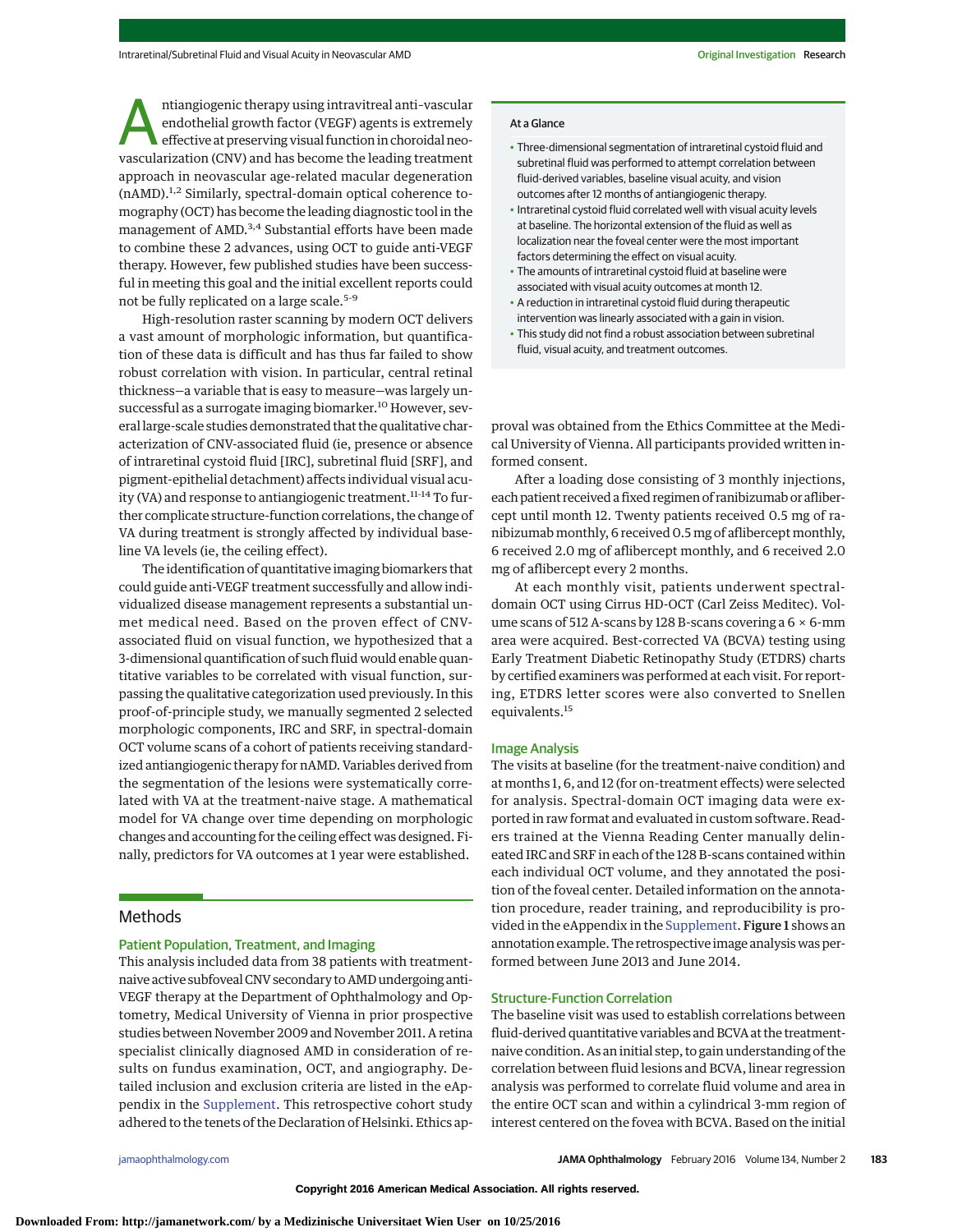Figure 1. Example of 3-Dimensional Volumetric Annotation of Intraretinal Cystoid Fluid and Subretinal Fluid in Treatment-Naive Neovascular Age-Related Macular Degeneration



Turquoise indicates intraretinal cystoid fluid; orange, subretinal fluid. A, Foveal optical coherence tomographic B-scan (fast scanning direction), where the tracings were performed. B, Reconstruction along the slow scanning direction (A-scan). C, Reconstructed en face plane (C-scan). D, A 3-dimensional rendering of the annotations.



The annotation weighting function computes various variables out of given fluid annotations. A, Two exemplary spheres with different diameters are shown. B, The annotation weighting function total volume includes the lesions in their entire dimensions, while the maximum and minimum height functions and the area function include only certain aspects of the fluid. C, The spatial weighting

function assigns weights to fluid regions depending on their location in relation to the foveal center. In this case, the central 1-mm area is assigned 3 times the weight of the 2- to 3-mm ring. Fluid regions outside the 3-mm area are not considered. An exemplary en face projection of intraretinal cystoid fluid annotations is shown in green.

results, the availability of complete volumetric representations of the fluid lesions was fully exploited and a broader parameter search was conducted to establish optimal variables for structure-function correlation as follows (Figure 2).

First, the relative effect of the horizontal and/or vertical extension of the fluid regions on BCVA was systematically investigated by introducing various prespecified upper or lower height limits for fluid to be considered in the analysis. To achieve this mathematically, an annotation weighting function  $A_{(x,y)}$  was defined, which assigns to each point at the macula (*x,y*) (ie, each pixel column in the OCT scan) a real number based on the annotated fluid at that said position and the prespecified height limits.

Second, another level of parameter weighting was introduced to account for the physiologic spatial distribution of the cone photoreceptors in the macula, with highest packing density (and relevance for BCVA) in the foveola and declining density with increasing eccentricity. To model this effect mathematically, a spatial weighting function  $S_{(x,y)}$  was defined to assign differential weights to predefined regions (*x,y*) on the fundus according to their eccentricity from the foveal center. Further details and the individual step-offs for the weighting procedure are described in the eAppendix in the [Supplement.](http://jama.jamanetwork.com/article.aspx?doi=10.1001/jamaophthalmol.2015.4948&utm_campaign=articlePDF%26utm_medium=articlePDFlink%26utm_source=articlePDF%26utm_content=jamaophthalmol.2015.4948)

Finally, a predictor  $P_{A,S}$  for correlation with BCVA was computed per individual OCT volume by using the integral  $P_{A,S}$  =  $\int A \cdot S \, dxdy$ .

To optimize the analysis of BCVA change over time in consideration of the ceiling effect, an exponential model for BCVA change as a function of morphology change was constructed (eAppendix in the [Supplement\)](http://jama.jamanetwork.com/article.aspx?doi=10.1001/jamaophthalmol.2015.4948&utm_campaign=articlePDF%26utm_medium=articlePDFlink%26utm_source=articlePDF%26utm_content=jamaophthalmol.2015.4948).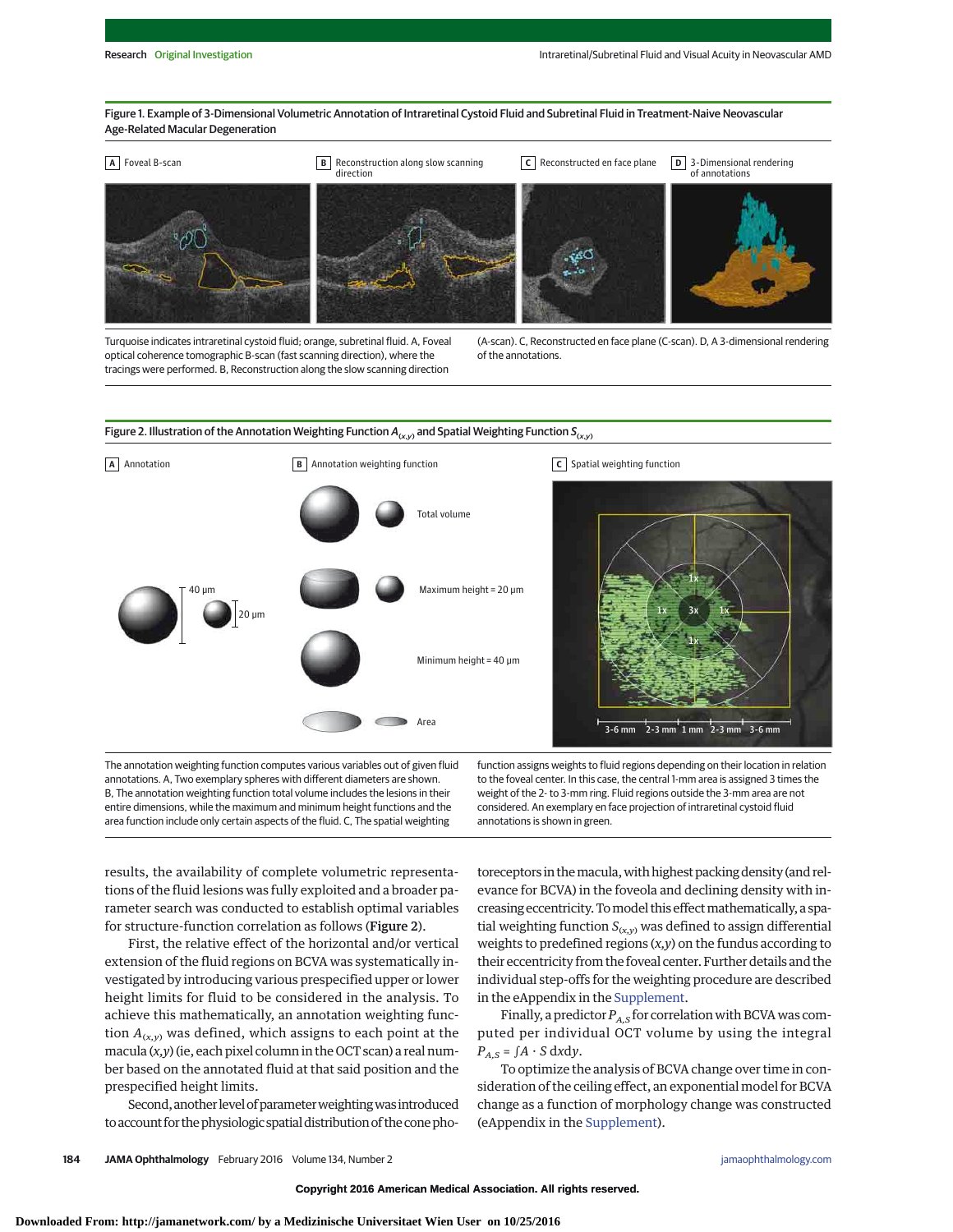#### Statistical Analysis

Statistical analysis was performed in a custom-built statistics framework and SPSS version 21 statistical software (IBM Corp). Linear regression analysiswas performed to investigate the correlation between fluid-derived variables and baseline BCVA, BCVA at 12 months, and BCVA change from baseline to month 12. The coefficient of correlation  $(R^2)$  was computed by ordinary least squares regression and was used as the main outcome measure. Regression lines were fitted using Prism version 6.03 statistical software (GraphPad). All presented mathematical formulae were derived by one of us (R.L.).

# Results

## Patient Characteristics

All 38 patients had complete examinations at the prespecified visits (baseline and months 1, 6, and 12). Among these patients, 25 were female and 13 were male. The mean (SD) age at enrollment was 78.49 (8.23) years. The mean (SD) BCVA score at baseline was 54 (16) ETDRS letters (Snellen equivalent approximately 20/160), with a gain to 63 (19) letters (Snellen equivalent approximately 20/100) at month 12.

#### Characteristics of Fluid

In 152OCT volumes, 7927 fluid regionsweremanually annotated on 19 456B-scans. At baseline, 17 eyes showed both IRC and SRF, 8 eyes showed only IRC, and 13 eyes showed only SRF. Themean (SD) horizontal dimension of the individual fluid lesionswas 257 (207) μm (range, 12-1785 μm) for IRC and 1354 (1125) μm (range, 12-5977 μm) for SRF. The mean (SD) vertical dimensions were 111 (68) μm (range, 2-590 μm) for IRC and 130 (86) μm (range, 2-528 μm) for SRF. The time required to annotate a typical baseline OCT volume (with the highest average fluid load) was approximately 15 hours. Themean volumes and covered areas for IRC and SRF at the visits evaluated are provided in eTable 1 in the [Supplement.](http://jama.jamanetwork.com/article.aspx?doi=10.1001/jamaophthalmol.2015.4948&utm_campaign=articlePDF%26utm_medium=articlePDFlink%26utm_source=articlePDF%26utm_content=jamaophthalmol.2015.4948) All fluid decreased rapidly from baseline to month 1 and then remained minimal.

#### Correlation of Fluid and Treatment-Naive VA

In the initial analysis using simple variables, correlations were detected for BCVA with IRC volume ( $R^2$  = 0.40;  $P <$  .001) and IRC area  $(R^2 = 0.51; P < .001)$  at baseline. When an OCT subvolume of 3-mm diameter centered on the fovea was selected, the correlations between BCVA and IRC volume  $(R^2 = 0.44; P < .001)$  and between BCVA and IRC area ( $R^2 = 0.57;$ *P* < .001) improved. Therefore, the retinal area beyond the 3-mm ring was not included in further analysis.

In eTable 2 in the [Supplement,](http://jama.jamanetwork.com/article.aspx?doi=10.1001/jamaophthalmol.2015.4948&utm_campaign=articlePDF%26utm_medium=articlePDFlink%26utm_source=articlePDF%26utm_content=jamaophthalmol.2015.4948) we provide the *R*<sup>2</sup> values of all 135 possible combinations in the comprehensive parameter search using modified predictors  $P_{A,S}$  (eAppendix in the [Supple](http://jama.jamanetwork.com/article.aspx?doi=10.1001/jamaophthalmol.2015.4948&utm_campaign=articlePDF%26utm_medium=articlePDFlink%26utm_source=articlePDF%26utm_content=jamaophthalmol.2015.4948)[ment\)](http://jama.jamanetwork.com/article.aspx?doi=10.1001/jamaophthalmol.2015.4948&utm_campaign=articlePDF%26utm_medium=articlePDFlink%26utm_source=articlePDF%26utm_content=jamaophthalmol.2015.4948) for the correlation between baseline IRC annotations and baseline BCVA. This parameter search revealed that the best correlation with BCVA could be achieved by a mainly area-based annotation weighting function *Ax*,*<sup>y</sup>* (including IRC height only up to a threshold of 20 μm) and a spatial weighting function  $S$ <sub>(*x,γ*)</sub> where the central 1-mm region was assigned a weight of 3 and the remaining 3-mm region was assigned a weight of 1 (eTable

3 in the [Supplement\)](http://jama.jamanetwork.com/article.aspx?doi=10.1001/jamaophthalmol.2015.4948&utm_campaign=articlePDF%26utm_medium=articlePDFlink%26utm_source=articlePDF%26utm_content=jamaophthalmol.2015.4948). For this particular predictor, the goodness of fit of the linear regression analysis was  $R^2 = 0.59$  ( $P < .001$ ). The goodness of fit of the correlations decreased if increasing IRC height components or extrafoveal areas were included in the model (eTable 3 in the Supplement). Figure 3 shows scatterplots for the correlation between the described IRC variables and baseline BCVA.

No robust correlation was found between SRF at baseline and BCVA, either in the entire 6-mm OCT volume using SRF volume  $(R^2 = 0.05; P = .19)$  or SRF area  $(R^2 = 0.01; P = .64)$  or in the central 3-mm subvolume (volume:  $R^2$  = 0.04;  $P = .23$ ; area:  $R^2$  = 0.06; *P* = .14). No optimization was performed owing to the apparent lack of correlation between SRF and BCVA. Figure 4 shows scatterplots for the correlation between SRF and baseline BCVA.

Multivariate regression analysis was performed to evaluate the combined effect of IRC area and SRF area on baseline BCVA. The multivariate model did not perform better  $(R^2 = 0.54; P <$ .001) than the univariate model just incorporating IRC area. In the model, IRC area remained the only predictor with *P* < .05.

Because the fluid lesions were reduced after a single injection (eTable 1 in the [Supplement\)](http://jama.jamanetwork.com/article.aspx?doi=10.1001/jamaophthalmol.2015.4948&utm_campaign=articlePDF%26utm_medium=articlePDFlink%26utm_source=articlePDF%26utm_content=jamaophthalmol.2015.4948), no correlations between fluid variables and BCVA were analyzed during the ontreatment phase.

## Prediction of VA Outcomes

As the optimized IRC indicator demonstrated the best goodness of fit in correlations with baseline BCVA, this variable was selected for further analyses of BCVA over time. The BCVA at month 12 negatively correlated with the optimized IRC area indicator at baseline ( $R^2$  = 0.21;  $P$  = .003). Using the following exponential model for relative BCVA change in relation to change of the predictor (eAppendix in the [Supplement\)](http://jama.jamanetwork.com/article.aspx?doi=10.1001/jamaophthalmol.2015.4948&utm_campaign=articlePDF%26utm_medium=articlePDFlink%26utm_source=articlePDF%26utm_content=jamaophthalmol.2015.4948):

$$
\ln\left(\frac{\text{BCVA}(P_{A,S_2})}{\text{BCVA}(P_{A,S_1})}\right) = -\alpha (P_{A,S_2} - P_{A,S_1})
$$

a linear correlation between the relative BCVA change from baseline to month 12 and the change in the optimized IRC parameter was revealed ( $R^2$  = 0.40;  $P <$  .001). This correlation was also present, although weaker, when using absolute BCVA change instead of the exponential model ( $R^2$  = 0.25;  $P$  = .002). Figure 5 shows corresponding scatterplots.

When using SRF area in the exponential BCVA change model, a weak correlation between the change in SRF from baseline to month 12 and relative BCVA change was detected ( $R^2$  = 0.14;  $P$  = .02). Multivariate regression analysis was performed to evaluate the combined effect of IRC and SRF variables on absolute BCVA change  $(R^2 = 0.31; P = .001)$ . Again, the IRC-derived area indicator remained the only predictor with *P* < .05.

## **Discussion**

This proof-of-principle study demonstrates that IRC is a quantifiable factor relevant for visual function and treatment response in nAMD. The effect of IRC on BCVA was dependent on the amount (ie, mainly horizontal extension) and location (ie, eccentricity from the fovea). On the other hand, SRF failed to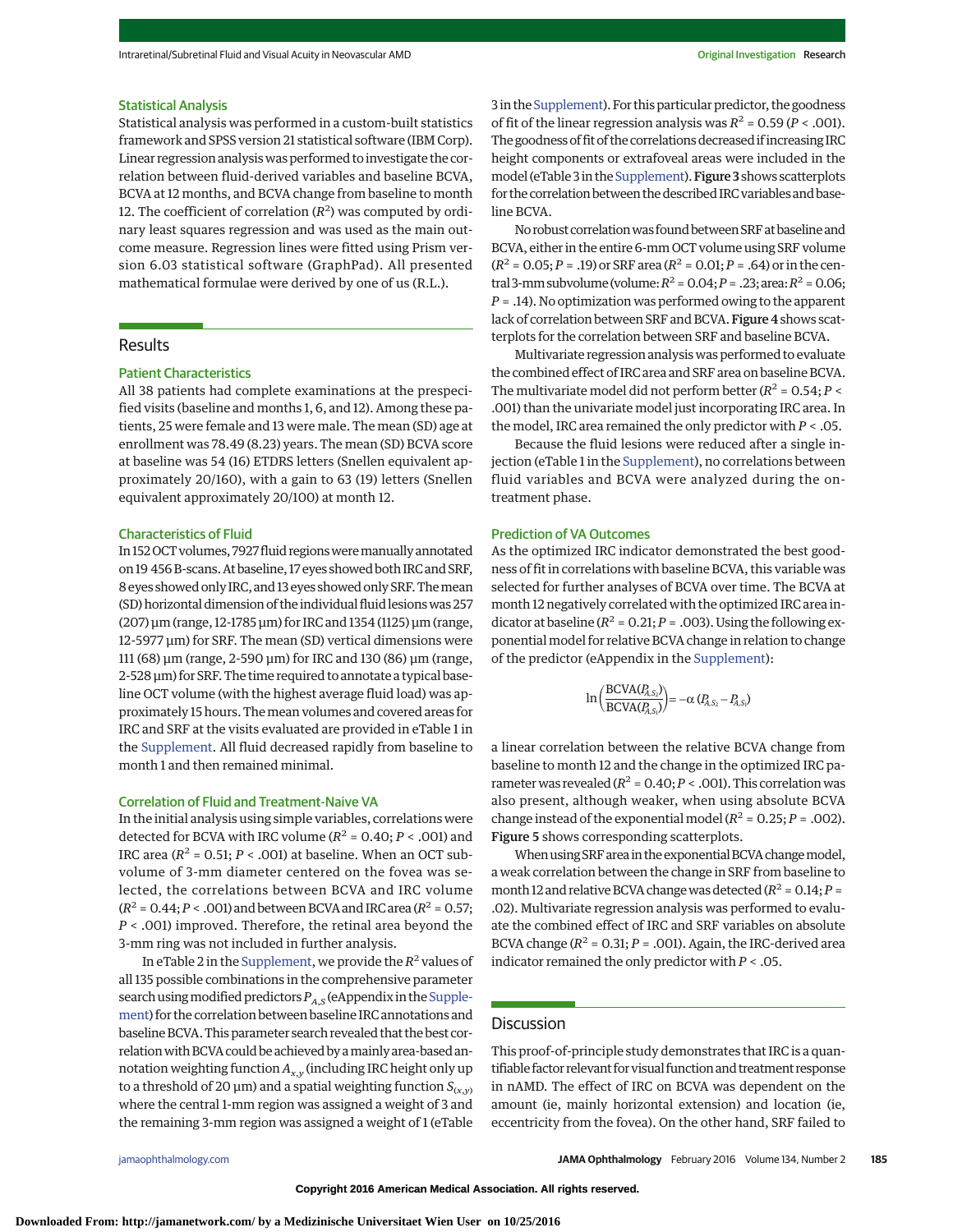

Figure 3. Correlations Between Intraretinal Cystoid Fluid (IRC)–Derived Variables and Best-Corrected Visual Acuity (BCVA) in Treatment-Naive Neovascular Age-Related Macular Degeneration

> Correlations of IRC volume (A), IRC area (B), and optimized IRC area indicator (C) with BCVA. In general, increasing amounts of IRC are associated with worse BCVA. The IRC area (B) shows a better correlation with vision than the IRC volume (A), and the best correlation is achieved with an optimized IRC area indicator accentuating central areas and considering IRC height only up to 20 μm (C). The clusters of points on the y-axis represent patients without IRC at baseline (34% of the cohort). AU indicates artificial units; solid line, the regression line; and dashed lines, 95% confidence interval of the regression line.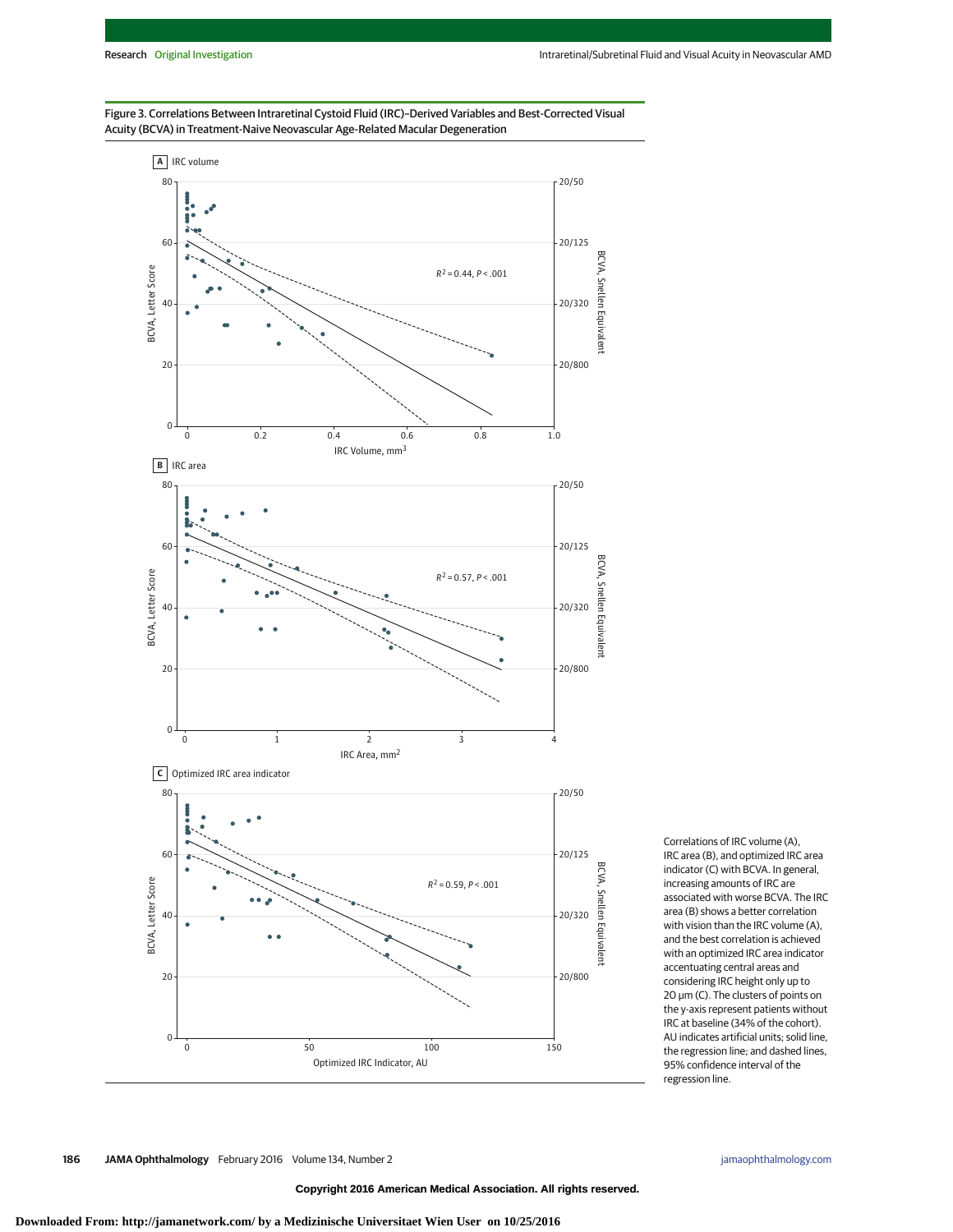



No robust correlations were detected for SRF volume (A) and area (B) with BCVA. However, eyes with greater amounts of SRF tended to show better BCVA values, indicating a possible protective effect of SRF. Solid line indicates the regression line; dashed lines, 95% confidence interval of the regression line.

demonstrate robust correlations with BCVA.While we did not consider other potentially important determinants such as photoreceptor integrity, subretinal hyperreflective material, and integrity of the retinal pigment epithelium, our study contributes evidence that high-resolution OCT imaging may provide patientrelevant outcome variables in both practice and research settings.

At the treatment-naive stage, roughly  $60\%$  ( $R^2 = 0.57$ ;  $P <$ .001) of the primary BCVA condition could be predicted by an IRCderived variable. Importantly, quantification of IRC at baseline could also predict 20% of the final BCVA outcome at 12 months, signifying the irreversible nature of neurosensory damage by intraretinal exudation.Whenonlypatientswith IRC atbaseline and complete resolution of IRC at month 12 were included, this as-sociation increased to 30% (eFigure 1 in the [Supplement\)](http://jama.jamanetwork.com/article.aspx?doi=10.1001/jamaophthalmol.2015.4948&utm_campaign=articlePDF%26utm_medium=articlePDFlink%26utm_source=articlePDF%26utm_content=jamaophthalmol.2015.4948). Finally, 40% of vision change from baseline to month 12 could be explained by the resolution of IRC-related changes over time, using a newly developed mathematical model that accounts for confounding factors such as the ceiling effect.

The fact that IRC is a relevant morphologic element associated with poor VA in nAMD has been reported in several studies. In the Comparison of Age-Related Macular Degeneration Treatments Trials, patients with IRC had on average approximately 2 lines poorer BCVA than patients without IRC,<sup>11</sup> which was confirmed in the VIEW (VEGF Trap-Eye: Investigation of Efficacy and Safety in Wet AMD) study.<sup>14</sup> These results were based on dichotomous grading and did not provide a quantitative and spatially resolved analysis. In contrast, our study enables for the first time, to our knowledge, a continuous prediction of BCVA based on volumetric quantification of IRC in consideration of spatial distributions.

A finding of this study was that the IRC-mediated damage to neurosensory function at baseline is only partly reversible by anti-VEGF treatment. Therefore, 20% of 1-year BCVA outcomes could already be predicted at baseline based on quantification of IRC. Eyes with greater amounts of IRC at baseline demonstrated poorer BCVA outcomes at 12 months, irrespective of their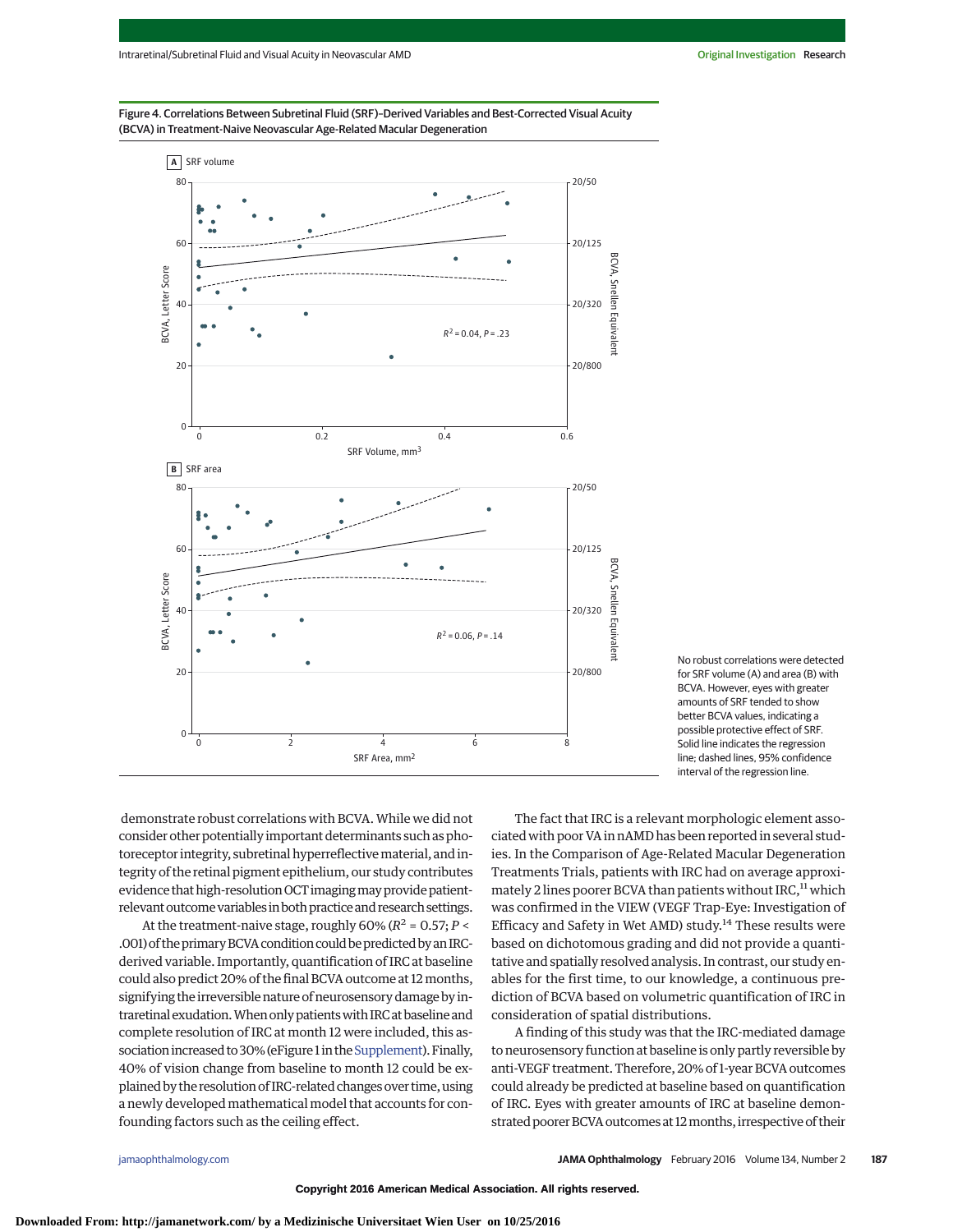## Figure 5. Prediction of Best-Corrected Visual Acuity (BCVA) After 1 Year of Antiangiogenic Therapy







A, Roughly 20% of final BCVA could be predicted by assessment of intraretinal cystoid fluid (IRC) at baseline, signifying that IRC-mediated damage may partially remain permanent. B, Up to 40% of BCVA change from baseline to month 12 could be explained by the resolution of IRC using a relative BCVA change model. C, When using BCVA as a linear variable, the correlation was weaker. AU indicates artificial units; solid line, the regression line; and dashed lines, 95% confidence interval of the regression line.

baseline BCVA levels (eFigure 2 in the [Supplement\)](http://jama.jamanetwork.com/article.aspx?doi=10.1001/jamaophthalmol.2015.4948&utm_campaign=articlePDF%26utm_medium=articlePDFlink%26utm_source=articlePDF%26utm_content=jamaophthalmol.2015.4948). Our results corroborate previous reports, which were, however, un-

able to quantify this phenomenon. $11,14$  Considering that a certain extent of IRC-related functional damage is irreversible,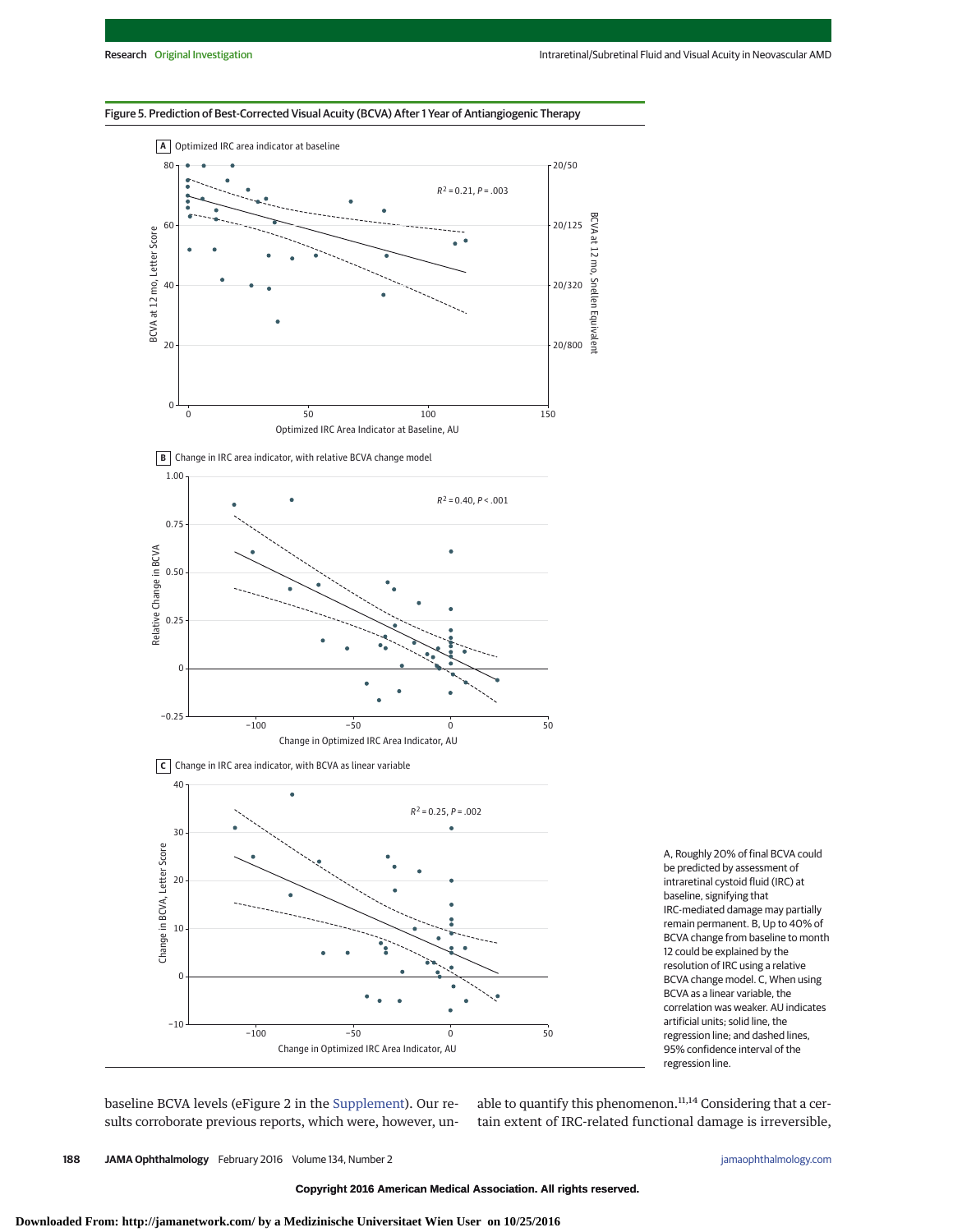future studies in nAMD may require accounting for IRC at baseline for adequate analyses of BCVA change over time.

The clinical implications of our study, while not definitive, are 2-fold. First, our results suggest that IRC at presentation should be treated aggressively until a maximum resolution is achieved, because resolution of IRC seems to translate to functional benefits. Second, patients with extensive IRC at presentation may be counseled that antiangiogenic therapy may likely not lead to full BCVA restoration, as our results suggest an irreversible component of IRC-related neurosensory damage.

This study allows insight into the pathomechanism of functional damage in nAMD. In a systematic parameter search enabled by 3-dimensional annotations, the analysis suggested that areabased variableswith an accentuation of central regions correlate best with BCVA. The vertical extension of IRC was relevant only up to a threshold of 20 μm. In other words, how much of the retina was affected by IRC appeared more relevant to visual function than how edematous the individual areas were. Because the vertical component of fluid directly translates into retinal thickness, our findings provide further evidence for the irrelevance of retinal thickness as an imaging biomarker in AMD.<sup>10</sup> Although not directly transferable to our study, Pelosini et al<sup>16</sup> previously demonstrated a correlation between an area-based inversemeasure of IRC and BCVA in cystoidmacular edema of non-AMD etiology.Accordingly, IRCmaycausemechanicaldamagebystretching the bipolar axons located between the plexiform layers. Our results support this hypothesis, although the pathomechanism leading to vision loss may be more complex in nAMD than in macular edema from other causes. Our approach using full 3-dimensional segmentation of IRC goes beyond the method used by Pelosini and colleagues by accounting for fluid accumulation within all retinal layers, which is impossible using en face-based quantification.16

It is interesting to note that no robust correlations between SRF and BCVA were found in our study. Recent results from CATT and VIEW demonstrated a beneficial effect of SRF on BCVA, and indeed our experiments show a trend for better BCVA with increasing SRF volume and area.<sup>11,14</sup> However, our study may have been underpowered to detect such an association. Also in other diseases such as diabetic macular edema or retinal vein occlusion, SRF was associated with improved BCVA outcomes.<sup>17,18</sup> Whether this apparently protective effect of SRF is directly caused by the fluid or is a consequence of other pathomorphologic processes associated with SRF remains to be clarified.

This study's main limitation is its sample size, which has implications on the generalizability of our results toward the general population. Although the number of patients allowed the detection of robust correlations, the inclusion of larger cohorts may provide better model stability and precision and may reveal additional effects (such as those caused by SRF). Moreover, the mean baseline VA in our cohort was lower than in typical nAMD trials, which may affect the transferability of our findings toward better-seeing eyes. Indeed, prior studies have demonstrated larger effects of retinal morphology on vision outcomes in individuals with poorer baseline BCVA.<sup>14</sup> Cross-validation of the parameter search using separate training and validation data sets was also not feasible owing to the limited sample size. Given the effort required formanual annotation of IRC in 19 456 individual slices, larger studies will only be feasible using automated fluid quantification methods, which will be available soon.<sup>19</sup>

A further limitation of this study is its retrospective nature, which entails disadvantages such as possible lack of data and selection bias. However, because data of prospectively studied cohorts were included, these risks were minimized. As the patient population was specified by predefined criteria (excluding prior treatment, very good and very poor baseline BCVA levels, large hemorrhage, and fibrosis or atrophy), it remains uncertain how our results may apply to the general population of patients with nAMD, in which ocular comorbidities are common. However, based on the inclusion and exclusion criteria, our resultsmay apply well to the typical randomized clinical trial setting.

Furthermore, as only fixed anti-VEGF treatment regimens were used in this study, it is unknown how our results translate to flexible therapeutic regimens. The effects of retinal morphology on treatment outcomes beyond 1 year of follow-up were not studied.Moreover, in addition to IRC and SRF, many other OCT findings in nAMD may show important correlations with visual function, such as the condition of the photoreceptor layer and subretinal neovascular ingrowth or the condition of the retinal pigment epithelium.<sup>20-23</sup> Future studies incorporating these structures will add insight into multiple factors positively or negatively affecting BCVA. To optimize extraction of morphological data from spectral-domain OCT, advanced computational image analysis tools are required to clearly visualize and quantify distinct changes.<sup>24,25</sup>

# **Conclusions**

This study demonstrated that IRC-derived imaging biomarkers have the potential to predict BCVA at the treatment-naive stage as well as BCVA outcomes in antiangiogenic therapy of nAMD. While the resolution of IRC is associated with BCVA gains, a proportion of IRC-mediated neurosensory damage may remain permanent. If confirmed, our findings may allow improved patient counseling, enable balanced trial designs, and support the development of personalized treatment approaches.

#### ARTICLE INFORMATION

**Submitted for Publication:** July 22, 2015; final revision received September 9, 2015; accepted October 16, 2015.

**Published Online:** December 10, 2015. doi[:10.1001/jamaophthalmol.2015.4948.](http://jama.jamanetwork.com/article.aspx?doi=10.1001/jamaophthalmol.2015.4948&utm_campaign=articlePDF%26utm_medium=articlePDFlink%26utm_source=articlePDF%26utm_content=jamaophthalmol.2015.4948)

**Author Contributions:** Drs Waldstein and Schmidt-Erfurth had full access to all of the data in

the study and take responsibility for the integrity of the data and the accuracy of the data analysis. Study concept and design: Waldstein, Leitner, Schmidt-Erfurth. Acquisition, analysis, or interpretation of data: Waldstein, Philip, Leitner, Simader, Langs, Gerendas. Drafting of the manuscript: Waldstein.

Critical revision of the manuscript for important intellectual content: Philip, Leitner, Simader, Langs, Gerendas, Schmidt-Erfurth. Statistical analysis: Waldstein, Leitner, Gerendas. Obtained funding: Waldstein, Gerendas. Administrative, technical, or material support: Philip, Simader. Study supervision: Schmidt-Erfurth.